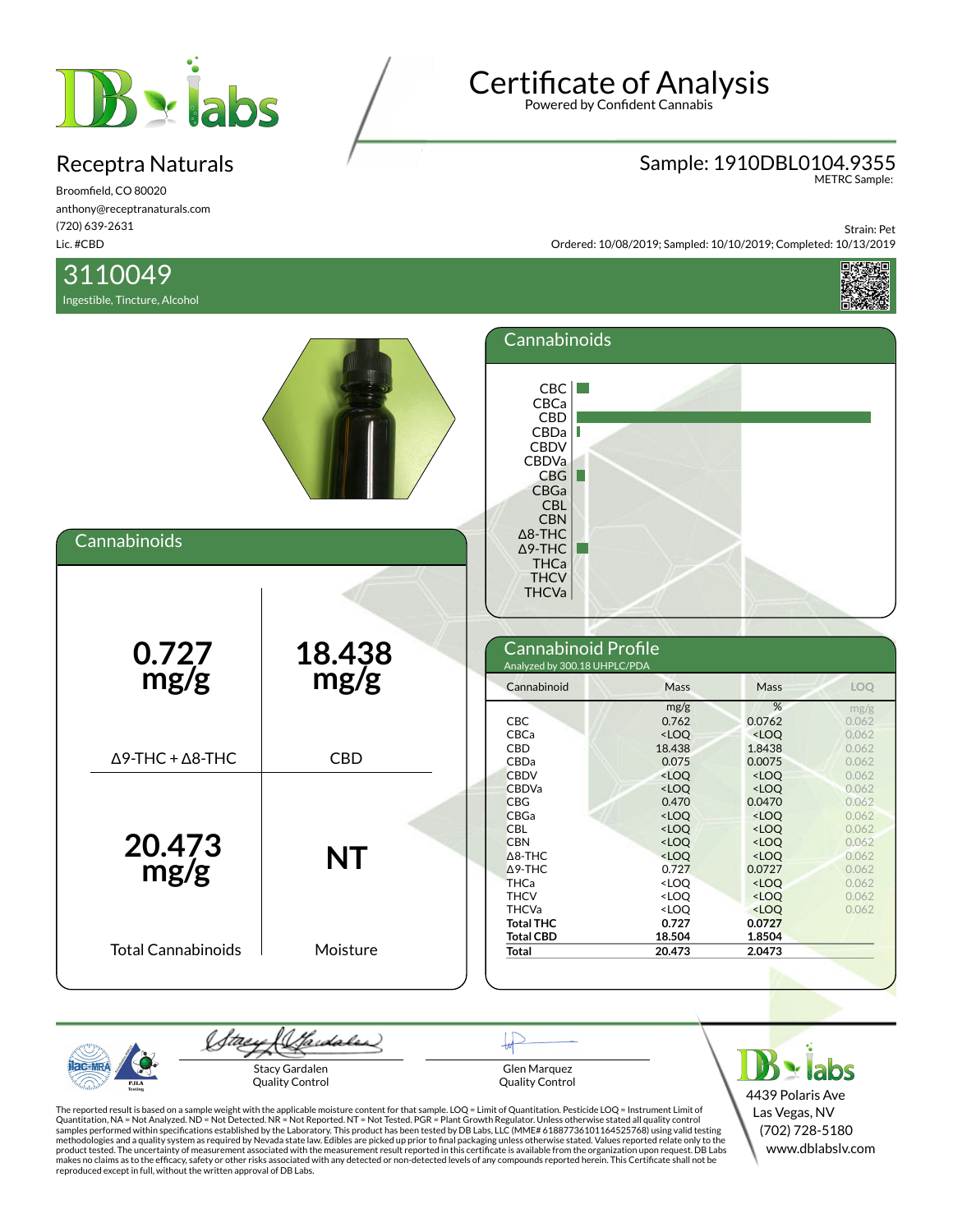

Broomfield, CO 80020 anthony@receptranaturals.com (720) 639-2631 Lic. #CBD

### 3110049

Ingestible, Tincture, Alcohol

# Certificate of Analysis

Powered by Confident Cannabis

# Sample: 1910DBL0104.9355 METRC Sample:

Strain: Pet Ordered: 10/08/2019; Sampled: 10/10/2019; Completed: 10/13/2019



#### **Terpenes** Analyzed by 300.13 GC/FID and GC/MS

| Compound            | <b>LOO</b> | <b>Mass</b>                                                                   | Mass                                              |                       |
|---------------------|------------|-------------------------------------------------------------------------------|---------------------------------------------------|-----------------------|
|                     | mg/g       | mg/g                                                                          | %                                                 |                       |
| $\alpha$ -Bisabolol | 0.143      | <loq< td=""><td><loq< td=""><td></td></loq<></td></loq<>                      | <loq< td=""><td></td></loq<>                      |                       |
| $\alpha$ -Humulene  | 0.143      | <loq< td=""><td><loq< td=""><td></td></loq<></td></loq<>                      | <loq< td=""><td></td></loq<>                      |                       |
| $\alpha$ -Pinene    | 0.143      | <loo< td=""><td><loq< td=""><td><math>&lt;</math>LOO</td></loq<></td></loo<>  | <loq< td=""><td><math>&lt;</math>LOO</td></loq<>  | $<$ LOO               |
| $\alpha$ -Terpinene | 0.143      | <loq< td=""><td><loq< td=""><td><b>Total Terpenes</b></td></loq<></td></loq<> | <loq< td=""><td><b>Total Terpenes</b></td></loq<> | <b>Total Terpenes</b> |
| β-Caryophyllene     | 0.143      | <loq< td=""><td><loq< td=""><td></td></loq<></td></loq<>                      | <loq< td=""><td></td></loq<>                      |                       |
| β-Myrcene           | 0.143      | <loq< td=""><td><loq< td=""><td></td></loq<></td></loq<>                      | <loq< td=""><td></td></loq<>                      |                       |
| <b>B-Pinene</b>     | 0.143      | <loq< td=""><td><loq< td=""><td></td></loq<></td></loq<>                      | <loq< td=""><td></td></loq<>                      |                       |
| Camphene            | 0.143      | <loq< td=""><td><loq< td=""><td></td></loq<></td></loq<>                      | <loq< td=""><td></td></loq<>                      |                       |
| Caryophyllene Oxide | 0.143      | <loq< td=""><td><loq< td=""><td></td></loq<></td></loq<>                      | <loq< td=""><td></td></loq<>                      |                       |
| cis-Nerolidol       | 0.093      | <loq< td=""><td><loq< td=""><td></td></loq<></td></loq<>                      | <loq< td=""><td></td></loq<>                      |                       |
| cis-Ocimene         | 0.093      | <loq< td=""><td><loq< td=""><td></td></loq<></td></loq<>                      | <loq< td=""><td></td></loq<>                      |                       |
| $\delta$ -3-Carene  | 0.143      | <loq< td=""><td><loq< td=""><td></td></loq<></td></loq<>                      | <loq< td=""><td></td></loq<>                      |                       |
| δ-Limonene          | 0.143      | <loq< td=""><td><loq< td=""><td></td></loq<></td></loq<>                      | <loq< td=""><td></td></loq<>                      |                       |
| Eucalyptol          | 0.143      | <loq< td=""><td><loq< td=""><td></td></loq<></td></loq<>                      | <loq< td=""><td></td></loq<>                      |                       |
| y-Terpinene         | 0.143      | <loq< td=""><td><loq< td=""><td></td></loq<></td></loq<>                      | <loq< td=""><td></td></loq<>                      |                       |
| Guaiol              | 0.143      | <loq< td=""><td><math>&lt;</math>LOQ</td><td></td></loq<>                     | $<$ LOQ                                           |                       |
| Isopulegol          | 0.143      | <loq< td=""><td><loq< td=""><td></td></loq<></td></loq<>                      | <loq< td=""><td></td></loq<>                      |                       |
| Linalool            | 0.143      | <loq< td=""><td><loq< td=""><td></td></loq<></td></loq<>                      | <loq< td=""><td></td></loq<>                      |                       |
| p-Cymene            | 0.143      | <loq< td=""><td><loq< td=""><td></td></loq<></td></loq<>                      | <loq< td=""><td></td></loq<>                      |                       |
| Terpinolene         | 0.143      | <loq< td=""><td><loq< td=""><td></td></loq<></td></loq<>                      | <loq< td=""><td></td></loq<>                      |                       |
| trans-Nerolidol     | 0.050      | <loq< td=""><td><loq< td=""><td></td></loq<></td></loq<>                      | <loq< td=""><td></td></loq<>                      |                       |
| trans-Ocimene       | 0.050      | <loq< td=""><td><loq< td=""><td></td></loq<></td></loq<>                      | <loq< td=""><td></td></loq<>                      |                       |
|                     |            |                                                                               |                                                   |                       |
|                     |            |                                                                               |                                                   |                       |
|                     |            |                                                                               |                                                   |                       |
|                     |            |                                                                               |                                                   |                       |
|                     |            |                                                                               |                                                   |                       |



(Saidales) (tae Stacy Gardalen

Quality Control

Glen Marquez Quality Control



The reported result is based on a sample weight with the applicable moisture content for that sample. LOQ = Limit of Quantitation. Pesticide LOQ = Instrument Limit of Quantitation, NA = Not Analyzed. ND = Not Detected. NR = Not Reported. NT = Not Tested. PGR = Plant Growth Regulator. Unless otherwise stated all quality control<br>samples performed within specifications established by the L reproduced except in full, without the written approval of DB Labs.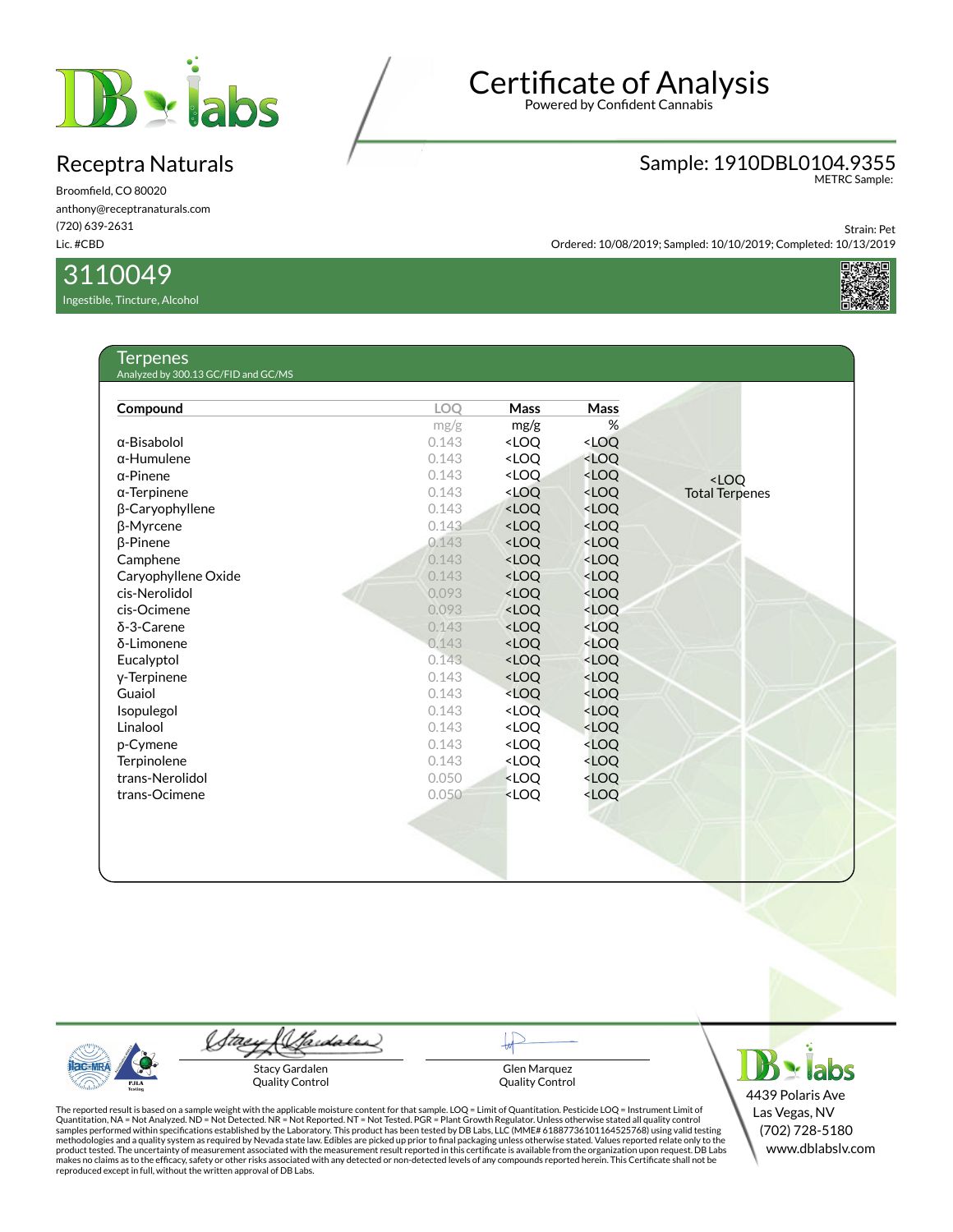

Broomfield, CO 80020 anthony@receptranaturals.com (720) 639-2631 Lic. #CBD

3110049

Ingestible, Tincture, Alcohol

# Certificate of Analysis

Powered by Confident Cannabis

# Sample: 1910DBL0104.9355 METRC Sample:

Strain: Pet Ordered: 10/08/2019; Sampled: 10/10/2019; Completed: 10/13/2019



| <b>Quantitative Analysis</b>         | LOQ                             | Limit                                                                   | <b>Mass</b>                                          | <b>Status</b> |                 |
|--------------------------------------|---------------------------------|-------------------------------------------------------------------------|------------------------------------------------------|---------------|-----------------|
|                                      | CFU/g                           | $CFU/g$ CFU/g                                                           |                                                      |               |                 |
| Aerobic Bacteria                     | 900                             | 100000 <loq< th=""><th></th><th>Pass</th><th></th></loq<>               |                                                      | Pass          |                 |
| Bile-Tolerant Gram-Negative Bacteria | 90                              |                                                                         | 1000 <loq< th=""><th>Pass</th><th>· labs</th></loq<> | Pass          | · labs          |
| Coliforms                            | 90                              |                                                                         | 1000 <loq< th=""><th>Pass</th><th></th></loq<>       | Pass          |                 |
| Yeast & Mold                         | 90                              | 10000 <loq< th=""><th></th><th>Pass</th><th><b>APPROVEL</b></th></loq<> |                                                      | Pass          | <b>APPROVEL</b> |
|                                      |                                 |                                                                         |                                                      |               |                 |
| <b>Qualitative Analysis</b>          | <b>Detected or Not Detected</b> |                                                                         |                                                      | <b>Status</b> |                 |
| E. Coli                              | <b>Not Detected</b>             |                                                                         |                                                      | Pass          |                 |
| Salmonella                           | <b>Not Detected</b>             |                                                                         |                                                      | Pass          |                 |
|                                      |                                 |                                                                         |                                                      |               |                 |
| <b>Foreign Matter</b>                |                                 |                                                                         |                                                      |               | <b>Pass</b>     |

TNC = Too Numerous to Count

**Iac-MR** PJLA

Stay (Standales) Stacy Gardalen Quality Control

Glen Marquez Quality Control

 $\mathbf{B}$   $\mathbf{\cdot}$  labs 4439 Polaris Ave Las Vegas, NV (702) 728-5180 www.dblabslv.com

The reported result is based on a sample weight with the applicable moisture content for that sample. LOQ = Limit of Quantitation. Pesticide LOQ = Instrument Limit of Quantitation, NA = Not Analyzed. ND = Not Detected. NR = Not Reported. NT = Not Tested. PGR = Plant Growth Regulator. Unless otherwise stated all quality control<br>samples performed within specifications established by the L reproduced except in full, without the written approval of DB Labs.